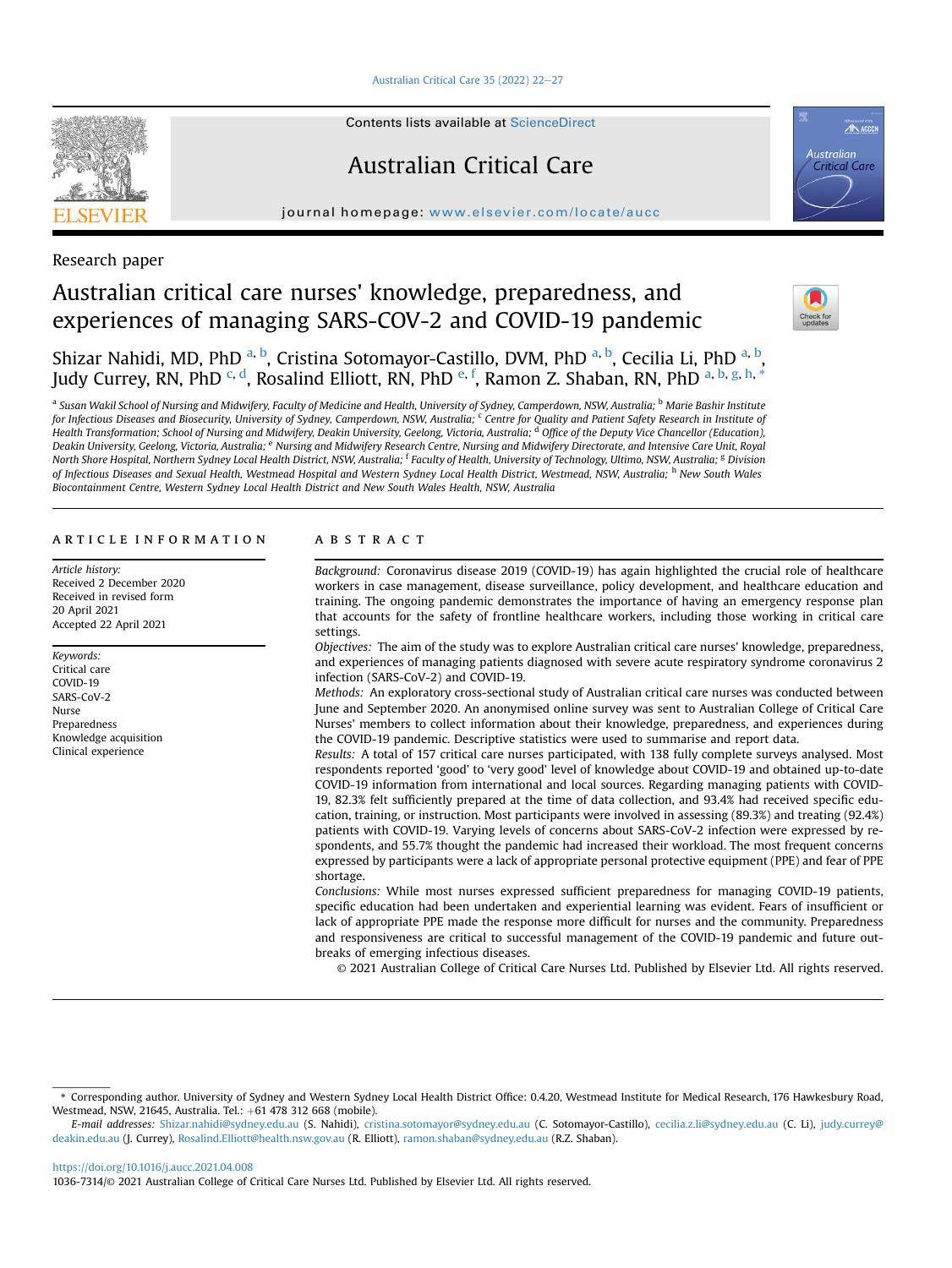## 1. Introduction

Coronavirus disease 2019 (COVID-19), caused by severe acute respiratory syndrome coronavirus 2 (SARS-CoV-2), began as a cluster of pneumonia-like cases identified in Wuhan, Hubei Prov-ince, in China in late December 2019.<sup>1[,2](#page-5-1)</sup> The World Health Organisation (WHO) declared the outbreak to be a Public Health Emergency of International Concern on January 30th, 2020, and issued recommendations to all countries that they should review their preparedness plans, including active surveillance, early detection, isolation, and case management, and contact tracing, to prevent further spread of COVID-19.<sup>3</sup>

Since January 25, 2020, when the first case of COVID-19 was confirmed in Australia, $4,5$  $4,5$  $4,5$  the country has experienced significant challenges in containing the outbreak. The intensified pressure on the healthcare system as well as the societal and socio-economic impacts driven by long lockdowns and stringent public health measures have had a significant toll on Australian federal and state governments and a range of industries, organisations, and communities.  $6-8$  $6-8$ 

The COVID-19 global health emergency highlights the importance of having an agile and robust emergency response plan that deploys sustained infection prevention and disease control to ensure the safety of patients and health professionals, particularly those who are patient-facing such as those in infection prevention and control, infectious disease practice, emergency care, critical care, public health, and general practice. These and other health professionals perform critical functions including case management, disease surveillance, policy development, and education and training of clinicians and support staff.

Previous research that examined clinicians' experiences, knowledge, and perception in various outbreaks, including that of SARS-CoV-1, $^{9}$  Ebola virus disease, $^{10}$  and the Middle East respiratory syndrome coronavirus pandemic, $11,12$  $11,12$  helped to shape Australia's outbreak containment plan, response, and preparedness for COVID-19. In the context of critical care practice, successful management of outbreaks of emerging infectious diseases could be greatly influenced by whether a preparedness plan already existed and if the intensive care unit (ICU) functions are effectively integrated with hospital-wide plans. $^{13}$  $^{13}$  $^{13}$  Learnings from previous outbreaks have highlighted the necessity for adherence to rigorous infection control practices, efficient management of staff and their exposure, and provision of sustained training and education for key clinical practices. $14-16$  $14-16$  $14-16$ 

On this basis, examining clinicians' knowledge, preparedness, and experiences of managing the COVID-19 response is anticipated to assist with successful outbreak management during the current pandemic and in future emerging infectious disease situations. This article reports the findings of an explorative study of critical care nurses' knowledge, preparedness, and experiences of managing SARS-CoV-2 infection and COVID-19 in the Australian healthcare setting.

## 2. Methods

## 2.1. Study design

An exploratory cross-sectional study of Australian critical care nurses was conducted between June 3 2020, and September 3 2020.

## 2.2. Setting and population

The study population was critical care nurses practising in Australia, who held current membership of the Australian College of Critical Care Nurses (ACCCN). The ACCCN is the peak national professional nursing association representing critical care nurses in Australia, with a membership of 1415 registered nurses.

## 2.3. Instrument

An anonymised online survey was generated using Research Electronic Data Capture (REDCap™). The survey questions were initially constructed from the previously published literature in line with the Capability, Opportunity, Motivation, Behaviour (COM-B) model of behaviour.<sup>17</sup> A panel of experts comprising critical care nursing academics and infection prevention and control researchers reviewed the items gathered from similar surveys used in previous studies. The panel agreed on items to be included in this survey and validated the instrument. The final survey consisted of 37 multiple choice and free-text items over four sections exploring participants' demographics (three items), knowledge of COVID-19 and SARS-CoV-2 (four items), preparedness in relation to the current outbreak (13 items), and experiences of working during the ongoing COVID-19 outbreak (17 items) (see supplementary material).

#### 2.4. Data collection and analysis

An electronic survey link was distributed in an invitation email via the ACCCN to invite members to participate in the study. Two follow-up reminder emails were sent to members. Collected data were cleaned and exported into SPSS (IBM Corp. Released 2019, version 26.0) for analysis. Descriptive statistics were used to summarise sample characteristics and results. Answers to open-ended questions were managed in Microsoft Excel and analysed using conventional content analysis technique.<sup>18</sup> The first author performed axial coding of the data, grouped comparable codes into one code, and generated the codebook. The codes were discussed within the research team that led to emergence of the major themes that incorporated the significant challenges of critical care nurses during the COVID-19 pandemic.

#### 2.5. Human research ethics

This study was approved by the Human Research Ethics Committee at the University of Sydney, Australia (HREC 2020/200).

## 3. Results

The survey was distributed via the ACCCN to reach out to the members of the college (1415 registered critical care nurses). A total of 157 responses were received from ACCCN members who participated in the study and provided demographic information. After excluding those whose survey records were incomplete, the data of 138 participants were included for analysis. [Table 1](#page-2-0) summarises the key characteristic information of the sample.

## 3.1. Knowledge of SARS-CoV-2 and COVID-19

The majority of critical care nurses rated their current level of knowledge about COVID-19 as 'good' ( $n = 68, 49.3\%$ ) or 'very good'  $(n = 47, 34.1%)$  on a 5-point Likert scale. This was followed by those who rated their COVID-19 knowledge as 'fair' ( $n = 15, 10.9\%$ ), 'excellent' ( $n = 7, 5.1\%$ ), and 'poor' ( $n = 1, 0.7\%$ ). Information on participants' knowledge was drawn from a range of sources, including local (hospital) practice guidelines ( $n = 97, 70.3\%$ ), state/ territory departments of health website ( $n = 91, 65.9\%$ ), and the WHO website ( $n = 73$ , 52.9%), as shown in [Fig. 1.](#page-2-1)

The ACCCN provided members with an array of resources during 2020 via its website as shown in [Fig. 2](#page-3-0). Among these resources, the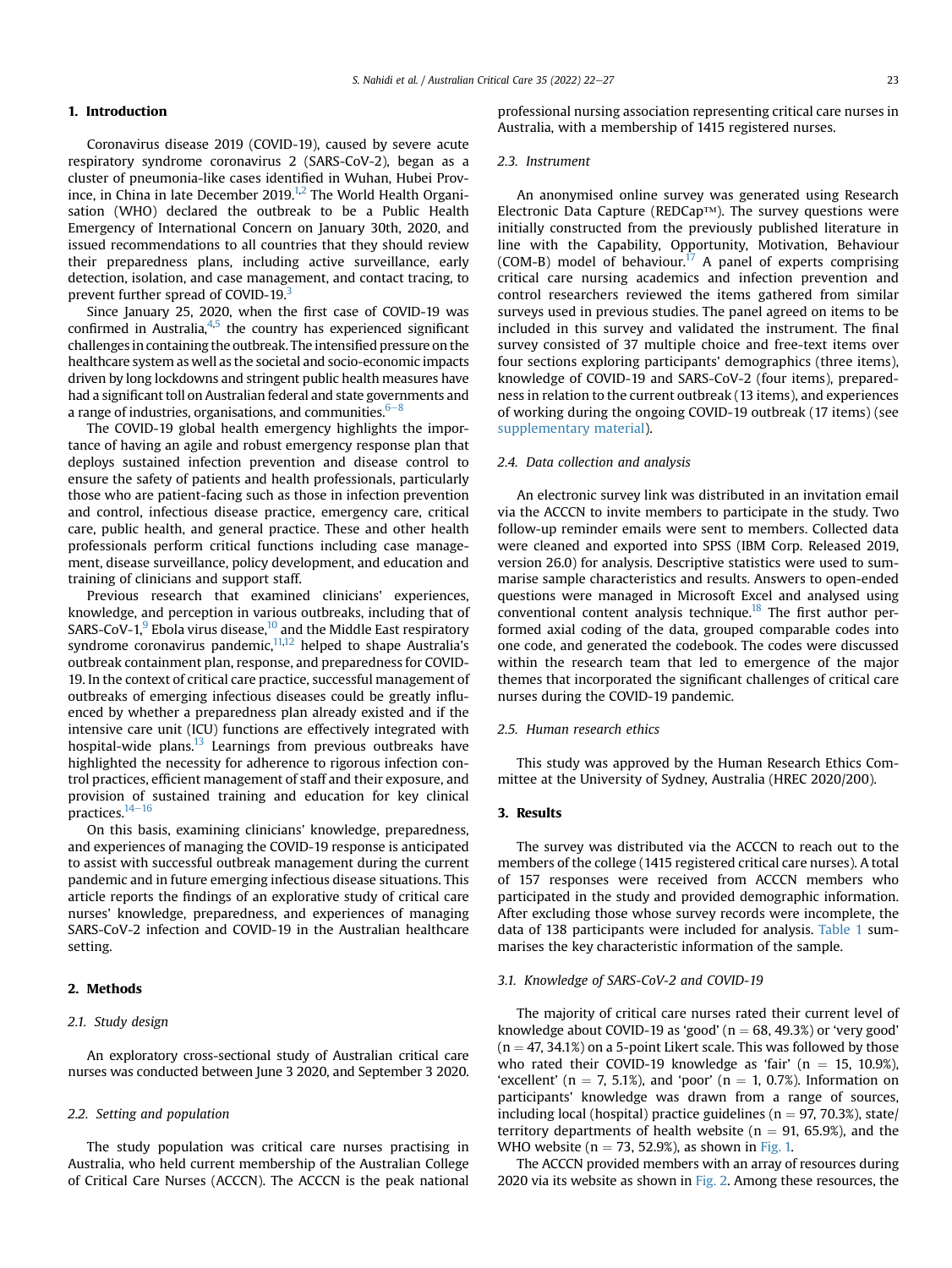<span id="page-2-0"></span>Table 1

Demographic characteristics of the critical care nurse participants  $N = 157$ .

| Sample characteristics                                 |             |               | n(%)       |
|--------------------------------------------------------|-------------|---------------|------------|
| Current state or territory of work                     |             |               |            |
| Australian Capital Territory                           |             |               | 6(3.8)     |
| New South Wales                                        |             |               | 33(21.0)   |
| Northern Territory                                     |             |               | 3(1.9)     |
| Queensland                                             |             |               | 16(10.2)   |
| South Australia                                        |             |               | 3(1.9)     |
| Tasmania                                               |             |               | 3(1.9)     |
| Victoria                                               |             |               | 65 (41.4)  |
| Western Australia                                      |             |               | 24 (15.3)  |
| Currently working outside Australia                    |             |               | 4(2.5)     |
| Country of residency                                   |             |               |            |
| Australia                                              |             |               | 153 (97.5) |
| New Zealand                                            |             |               | 0(0)       |
| Other countries                                        |             |               | 4(2.5)     |
| Member of the COVID-19 planning and response committee |             |               |            |
| Not a member of a committee                            |             |               | 89 (65.4)  |
| At the unit level                                      |             |               | 37 (27.2)  |
| At the hospital level                                  |             |               | 14 (10.3)  |
| At the health district level                           |             |               | 1(0.7)     |
| At the state level                                     |             |               | 8(5.9)     |
| At the national level                                  |             |               | 7(5.1)     |
| At the international level                             |             |               | 1(0.7)     |
|                                                        | Mean (SD)   | Range (years) | Median     |
| Years of professional work                             | 17.9 (12.5) | $1 - 66$      | 15         |

 $COVID-19 =$  coronavirus disease 2019:  $SD =$  standard deviation.

'ANZICS COVID-19 guidelines for management' and the resources for 'Resuscitation during COVID-19 pandemic' were sourced and used more than any other resource.

<span id="page-2-1"></span>The participants were asked how easy or difficult it was to keep up to date with information about COVID-19 in 11 key areas, as shown in [Fig. 3](#page-3-1). With the exception of the 'Contact tracing and outbreak management', the majority of participants felt it was 'easy' and 'very easy' to follow up and keep up to date with COVID-19 information across all fields.

### 3.2. Preparedness for the COVID-19 outbreak

The majority of respondents ( $n = 102, 75\%$ ) reported they were not prepared for COVID-19 when the WHO was formally notified about the initial cluster of cases in Wuhan, China, on December 31, 2019. However, a sizable majority ( $n = 112, 82.3\%$ ) believed they were 'moderately' or 'extremely' prepared for managing patients with COVID-19 by the time they responded to this survey (June 3 to September 3, 2020). Most participants ( $n = 126, 92.6\%$ ) thought their workplace was prepared to manage COVID-19 in the future.

Most participants ( $n = 127$ , 93.4%) reported that they had received specific education, training, or instruction about COVID-19 within their workplace via different education and training programs including 'In-service education' ( $n = 113, 89\%$ ), 'PPE training and certification' (n = 86, 63.2%), 'Written materials' (n = 81, 63.8%), 'ICU-specific e-learning modules' ( $n = 66, 52\%$ ), and 'Lectures or Grand Rounds' ( $n = 36, 28.3\%$ ). A majority ( $n = 93, 73.2\%$ ) rated these education and training programs 'mostly' or 'entirely' adequate. Two-thirds of participants ( $n = 86, 63.2%$ ) had completed outbreak management education and training, either via internal programs run within their workplace ( $n = 77$ , 89.5%) or through external programs ( $n = 24$ , 27.9%). A large proportion of participants ( $n = 121$ , 89%) reported receiving training or certification in the use of PPE for managing COVID-19, and 76.9% of them rated the PPE training as 'mostly' or 'entirely' adequate. A majority of participants agreed that they were provided with clear, timely, and authoritative information about COVID-19 in their workplace  $(n = 95, 69.8\%)$ , by their respective state or territory health department ( $n = 107, 78.7\%)$ , or by the federal health department  $(n = 93, 68.4%)$  (see supplementary material).

Most participants ( $n = 114, 83.8%$ ) indicated that their workplace had COVID-19 guidelines and some form of outbreak response plan, and a large proportion of these participants ( $n = 79/$ 114, 69.3%) were 'moderately' or 'entirely' familiar with those guidelines and response plans. Although the majority of these participants (59.6%) indicated that it was easy to adhere to guidelines and response plans, some found it to be more difficult ( $n = 16$ ,



Fig. 1. Critical care nurses' use of existing sources to obtain up-to-date information about COVID-19. COVID-19 = coronavirus disease 2019; ACCCN = Australian College of Critical Care Nurses.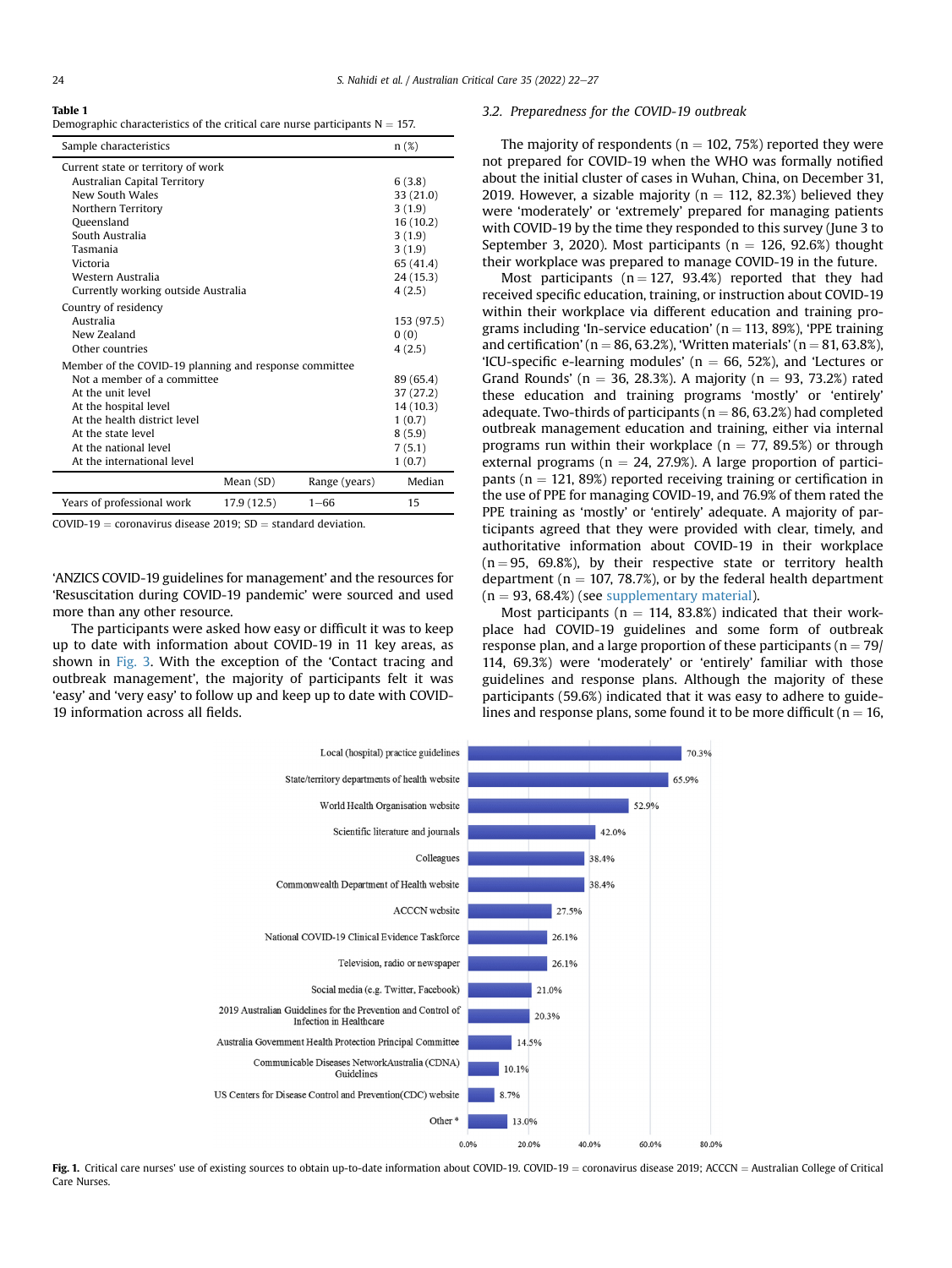<span id="page-3-0"></span>

Fig. 2. Critical care nurses' use of ACCCN website COVID-19 resources. COVID-19 = coronavirus disease 2019; ACCCN = Australian College of Critical Care Nurses.

14%). A smaller proportion of participants ( $n = 19, 14%$ ) were unsure as to whether such guidelines and response plans existed in their workplace, and a few ( $n = 3, 2.2%$ ) stated that their workplace had no COVID-19 response plans or guidelines.

## 3.3. Experiences of working during the COVID-19 outbreak

The majority ( $n = 117/131$ , 89.3%) reported working in settings wherein assessments of suspected cases of COVID-19 occurred, and the vast majority ( $n = 121/131$ , 92.4%) reported treating suspected or confirmed COVID-19 cases. The number of critical care nurses who were directly involved in caring for COVID-19 cases (suspected or confirmed) was more than twice the number of those who did not have direct involvement with those cases (70.2% versus 29.8%, respectively). Most participants ( $n = 116$ , 88.5%) reported being involved in some form of COVID-19 outbreak response activity (see supplementary material).

<span id="page-3-1"></span>Varying levels of concerns about contracting SARS-CoV-2 were reported, with higher proportions being 'slightly concerned' ( $n = 43$ , 32.8%), 'somewhat concerned' ( $n = 38$ , 29%), and 'moderately concerned' ( $n = 31, 23.7\%$ ). There were only a few participants who were either 'not concerned' ( $n = 13, 9.9%$ ) or 'extremely concerned' ( $n = 6$ , 4.6%) about being infected with the virus. In relation to concerns about contracting SARS-CoV-2 infection at work, none, except one participant, had taken annual leave, and only a few participants  $(n = 7, 5.3%)$  had taken sick leave. Just more than one quarter of respondents ( $n = 35$ , 26.7%) indicated that they had, or would have, avoided telling others about their involvement in the delivery of care for patients with COVID-19 because they were afraid of negative reactions from others. About one-third of the participants felt their family or friends were avoiding contact with them as a response to the nature of their work ( $n = 44, 33.6\%$ ). A minority ( $n = 18, 13.7\%$ ) had experienced or witnessed racial or other forms of discrimination at work in relation to the COVID-19 outbreak.

More than half of the respondents reported that the COVID-19 outbreak had increased their workload ( $n = 73$ , 55.7%), whereas a few indicated that their workload was lessened ( $n = 9, 6.9\%$ ) or remained constant ( $n = 10$ , 7.6%). A slightly higher proportion



Fig. 3. Critical care nurses' opinion about the ease or difficulty of knowledge acquisition in 11 key information areas of COVID-19. COVID-19 = coronavirus disease 2019.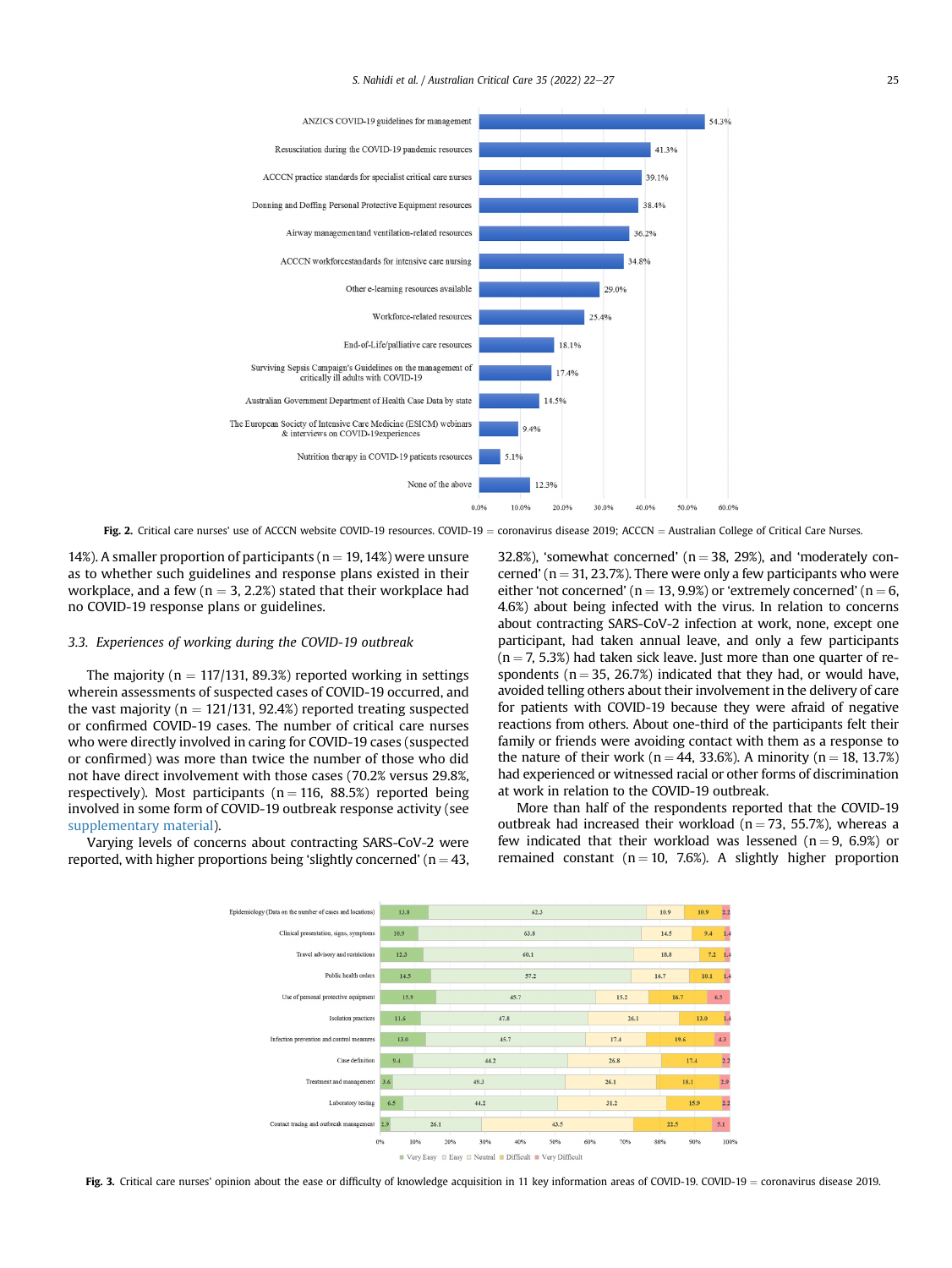of respondents reported they felt 'moderately' or 'extremely' stressed at work as a result of the current outbreak ( $n = 58$ , 44.3%) compared with those who were only 'slightly' or 'somewhat stressed' ( $n = 54$ , 41.2%) and those who were 'not stressed at all'  $(n = 19, 14.5\%)$ .

Although a majority ( $n = 95, 72.6\%$ ) indicated that their workplace provided support services (e.g., debriefing and/or staff psychological support services), only a small proportion of participants attended debriefings ( $n = 30, 22.9\%$ ) and/or accessed psychological services ( $n = 6, 4.6\%$ ). Those who used these services rated them useful (n = 28/30, 93.3% for debriefing and  $n = 5/6$ , 83.3% for psychological services).

The participants were invited to list their most significant challenges during the COVID-19 outbreak. The most common challenge reported was in relation to PPE supply and use ( $n = 31/$ ) 131, 23.7%). Lack of appropriate PPE (including the training for use of PPE), frequent changes to PPE guidelines, and fear of PPE shortage were the most dominant concerns, as illustrated by the following quotes:

"PPE is a major factor. We have very limited supplies of N95 masks that actually pass a fit check. We have plenty of Chinese made masks that will not pass a fit check." (Participant 57)

The continuous change in what kind of PPE to wear when providing care for COVID-19 suspected or confirmed patients, without providing feedback on whether what we were wearing was actually providing us coverage and giving us added stress about being exposed because of the changing PPE rules. (Participant 166)

Staff anxiety and mental exhaustion were the second greatest challenge ( $n = 17/131$ , 13%), which was reported in association with increased stress levels and high burnout rates, as summarised in the following quote:

"The sheer workload involved in testing, isolating, caring for and transferring every person who was swabbed (who are overwhelmingly COVID-19 negative) adds to the stressful nature of my work and adds many additional steps and tasks to every nursing action … We have been running on anxiety and fear for the past three months and we're exhausted and burned out." (Participant 129)

The third most common challenge reported was the communication challenges ( $n = 14/131$ , 10.7%). Poor communication between management and clinicians during the course of the outbreak was a common concern, as signified in the following participants' remarks:

"The mixed or unclear messages and inconsistencies given by management." (Participant 48)

"The lack of preparedness, slow response and lack of timely communication of management strategies while often completely ignoring the concerns raised by clinical staff". (Participant 131)

These excerpts illustrate the importance of communication in outbreak response.

## 4. Discussion

This study explored the knowledge, preparedness, and experiences of critical care nurses in Australian healthcare settings during the COVID-19 outbreak. Our findings suggest that the critical care nurses in this study had access to a variety of sources of local, national, and international information about COVID-19. Since the start of the COVID-19 pandemic, the ACCCN has played an active role in helping to facilitate knowledge acquisition of critical care nurses and supporting them as one of the core clinical craft groups at the forefront of Australia's defence against the pandemic. The ACCCN's collaboration with the ANZICS led to the development of a national set of guidelines for the management of patients requiring intensive care during the COVID-19 outbreak.<sup>19,[20](#page-5-15)</sup> These efforts may have contributed to the high level of COVID-19 literacy in this sample, and highlight the importance of timely interdisciplinary collaboration with relevant professional bodies.

Critical care nurses in this study indicated they could easily follow up and keep up to date with information about most of the key areas relating to COVID-19. However, it appears some nurses had difficulty keeping up with the latest information in the areas of contact tracing, outbreak management, infection prevention and control measures, and the use of PPE. As such, the challenges pertaining to these areas had the biggest potential to impact clinical practice. This suggests that potential planning directives are needed to ensure that all critical care nurses are well informed and effectively communicated about changing measures and guidelines in the aforementioned areas during the COVID-19 pandemic.

Our findings demonstrated a significant shift in the perceived level of preparedness during the trajectory of the COVID-19 pandemic. The vast majority believed they were less prepared in the early phase of the COVID-19 outbreak in Australia, but they were well prepared to manage the COVID-19 outbreak currently and in future. Such a drastic shift in preparedness could be partly explained by the multitude of efforts made by nurses themselves, along with health authorities and key stakeholders at different levels locally and nationally to support Australian critical care nurses during the COVID-19 pandemic.

An overwhelming majority of participants believed they were provided with clear, timely, and authoritative information about COVID-19 in their workplace, by their state or territory health department and by federal health department. In most cases, critical care nurses were familiar with, and adhered to, their workplace COVID-19 guidelines or outbreak response plans and had some forms of engagement in COVID-19-specific education and training. Our findings suggest that a combination of the high level of support from stakeholders and authorities together with ongoing engagement of clinicians could have contributed to improve the level of the Australian healthcare system's preparedness for COVID-19. However, there are several ongoing practice challenges in this group, some of which are precipitated by the very nature of the COVID-19 outbreak. The rapid nature of the COVID-19 pandemic mandated the adoption of a 'learn as we go' pattern for most health sectors in Australia and around the world. That said, experiential learning shared openly with colleagues internationally as seen during 2020 has been unprecedented, all with the aim of skilling staff to save the lives of patients and themselves. Multiple variations to the emergency response plan, public health orders, and practice guidelines were unavoidable, yet necessary for the sake of ensuring the safety of patients and frontline healthcare workers. Nonetheless, an unintended consequence of these continuous updates and changes created new challenges for critical care nurses—to keep up to date with the most recent instructions and practice guidelines.

Since the start of this pandemic, critical care nurses have been heavily involved in managing and treating COVID-19 cases in all the states and jurisdictions.<sup>[21,](#page-5-16)[22](#page-5-17)</sup> Our findings show that more than twothirds of critical nurses in this study were directly involved in caring for patients with suspected or confirmed COVID-19 in the country. The two dominant COVID-19 outbreak response activities of critical care nurses were in relation to PPE donning and doffing